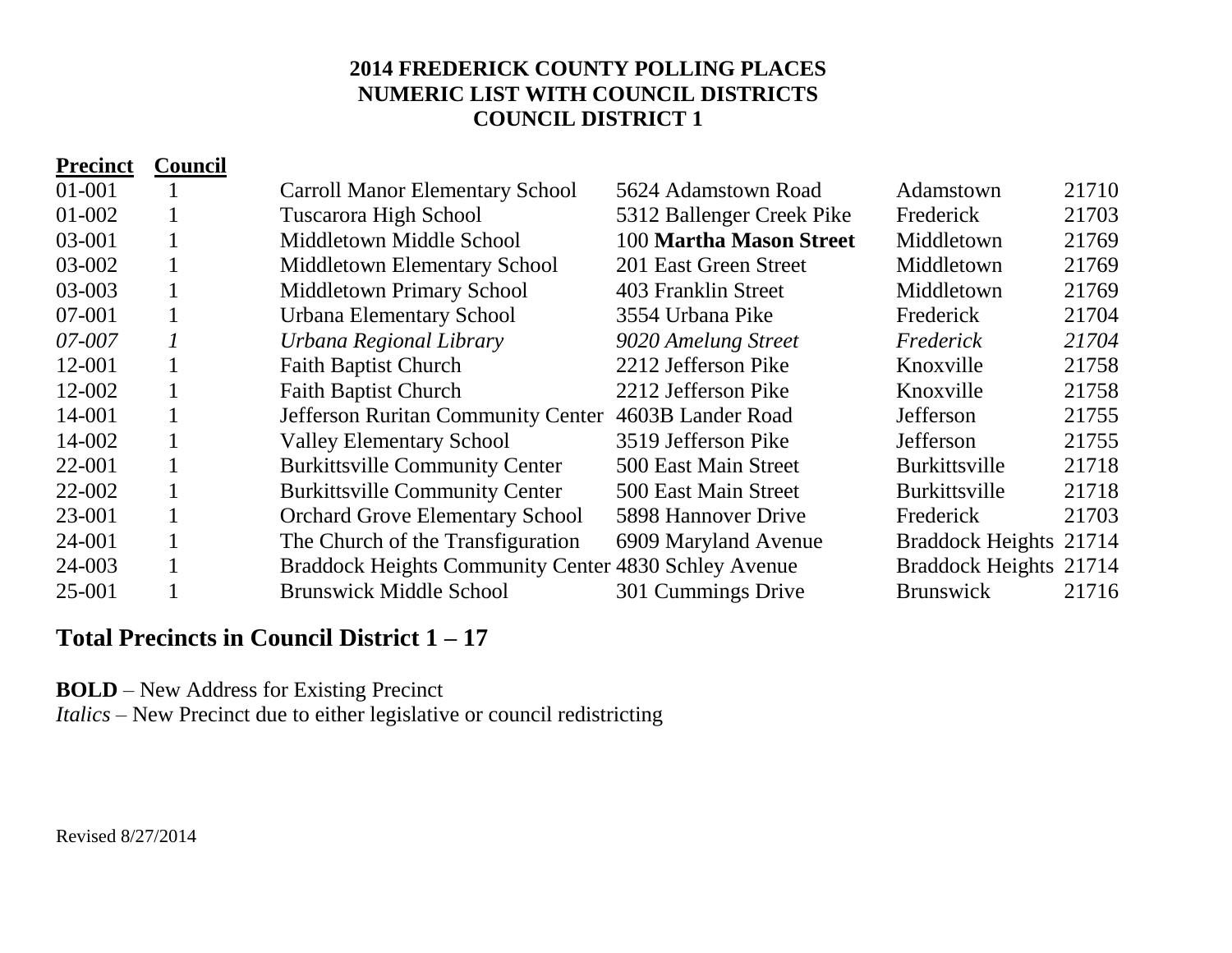| <b>Precinct</b> | <b>Council</b> |                                        |                             |                    |       |
|-----------------|----------------|----------------------------------------|-----------------------------|--------------------|-------|
| 07-002          | $\overline{2}$ | <b>Centerville Elementary School</b>   | 3601 Carriage Hill Drive    | Frederick          | 21704 |
| 07-003          | $\overline{2}$ | Urbana High School                     | 3471 Campus Drive           | <i>liamsville</i>  | 21754 |
| 07-004          | $\overline{2}$ | Urbana Regional Library                | 9020 Amelung Street         | Frederick          | 21704 |
| 07-005          | $\overline{2}$ | St. Ignatius of Loyola Catholic Church | 4103 Prices Distillery Road | <i>liamsville</i>  | 21754 |
| 07-006          | 2              | St. Ignatius of Loyola Catholic Church | 4103 Prices Distillery Road | <i>liamsville</i>  | 21754 |
| 08-001          | $\overline{2}$ | <b>Liberty Elementary School</b>       | 11820 Liberty Road          | Frederick          | 21701 |
| 09-001          | $\overline{2}$ | <b>New Market Middle School</b>        | 125 West Main Street        | New Market 21774   |       |
| 09-002          | $\overline{2}$ | <b>Green Valley Elementary School</b>  | 11501 Fingerboard Road      | Monrovia           | 21770 |
| 09-003          | $\overline{2}$ | <b>Oakdale Middle School</b>           | 9840 Old National Pike      | <i>l</i> iamsville | 21754 |
| 09-004          | $\overline{2}$ | Kemptown Elementary School             | 3456 Kemptown Church Road   | Monrovia           | 21770 |
| 09-005          | $\overline{2}$ | Linganore High School                  | 12013 Old Annapolis Road    | Frederick          | 21701 |
| 09-007          | $\overline{2}$ | Deer Crossing Elementary School        | 10601 Finn Drive            | New Market 21774   |       |
| 09-009          | $\overline{2}$ | Oakdale Middle School                  | 9840 Old National Pike      | <i>Ijamsville</i>  | 21754 |
| 18-001          | $\overline{2}$ | <b>Twin Ridge Elementary School</b>    | 1106 Leafy Hollow Circle    | Mount Airy 21771   |       |
| 18-002          | $\overline{2}$ | Prospect United Methodist Church       | 5923 Woodville Road         | Mount Airy 21771   |       |
| 19-001          | $\overline{2}$ | Linganore Grange Hall                  | 13629 Unionville Road       | Mount Airy 21771   |       |

## **Total Precincts in Council District 2 – 16**

*Italics* – New Precinct due to either legislative or council redistricting

Revised 8/27/2014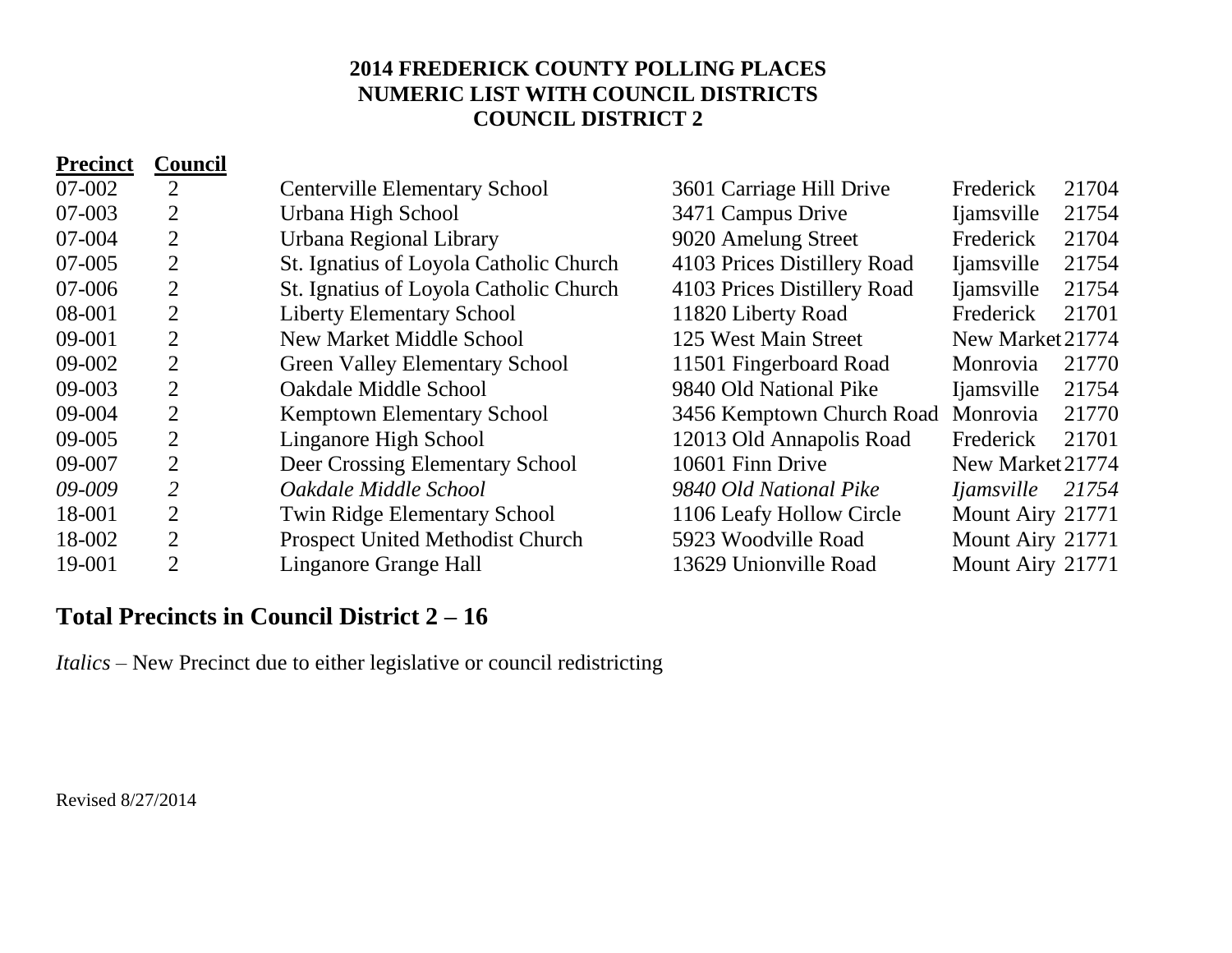| <b>Precinct</b> | Council        |                                              |                          |           |       |
|-----------------|----------------|----------------------------------------------|--------------------------|-----------|-------|
| 02-002          | 3              | <b>Lincoln Elementary School</b>             | 200 Madison Street       | Frederick | 21701 |
| 02-004          | 3              | <b>Hillcrest Elementary School</b>           | 1285 Hillcrest Drive     | Frederick | 21703 |
| 02-005          | 3              | William R. Talley Recreation Center (Armory) | 121 North Bentz Street   | Frederick | 21701 |
| 02-008          | 3              | <b>Waverley Elementary School</b>            | 201 Waverley Drive       | Frederick | 21702 |
| 02-009          | 3              | William R. Talley Recreation Center (Armory) | 121 North Bentz Street   | Frederick | 21701 |
| 02-010          | 3              | Monocacy Middle School                       | 8009 Opossumtown Pike    | Frederick | 21702 |
| 02-012          | 3              | <b>Hillcrest Elementary School</b>           | 1285 Hillcrest Drive     | Frederick | 21703 |
| 02-013          | 3              | <b>Cornerstone Fellowship Church</b>         | 66 Waverley Drive        | Frederick | 21702 |
| 02-017          | 3              | <b>Cornerstone Fellowship Church</b>         | 66 Waverley Drive        | Frederick | 21702 |
| 21-002          | 3              | <b>Whittier Elementary School</b>            | 2400 Whittier Drive      | Frederick | 21702 |
| 21-003          | 3              | <b>Yellow Springs Elementary School</b>      | 8717 Yellow Springs Road | Frederick | 21702 |
| 21-004          | 3              | <b>Yellow Springs Elementary School</b>      | 8717 Yellow Springs Road | Frederick | 21702 |
| 21-008          | 3              | <b>Whittier Elementary School</b>            | 2400 Whittier Drive      | Frederick | 21702 |
| 23-002          | 3              | <b>Orchard Grove Elementary School</b>       | 5898 Hannover Drive      | Frederick | 21703 |
| 24-002          | 3              | <b>Grace Community Church</b>                | 5102 Old National Pike   | Frederick | 21702 |
| 24-004          | 3              | <b>Grace Community Church</b>                | 5102 Old National Pike   | Frederick | 21702 |
| 24-005          | 3              | <b>Grace Community Church</b>                | 5102 Old National Pike   | Frederick | 21702 |
| 24-006          | $\mathfrak{Z}$ | <b>Grace Community Church</b>                | 5102 Old National Pike   | Frederick | 21702 |

### **Total Precincts in Council District 3 – 18**

*Italics* – New Precinct due to either legislative or council redistricting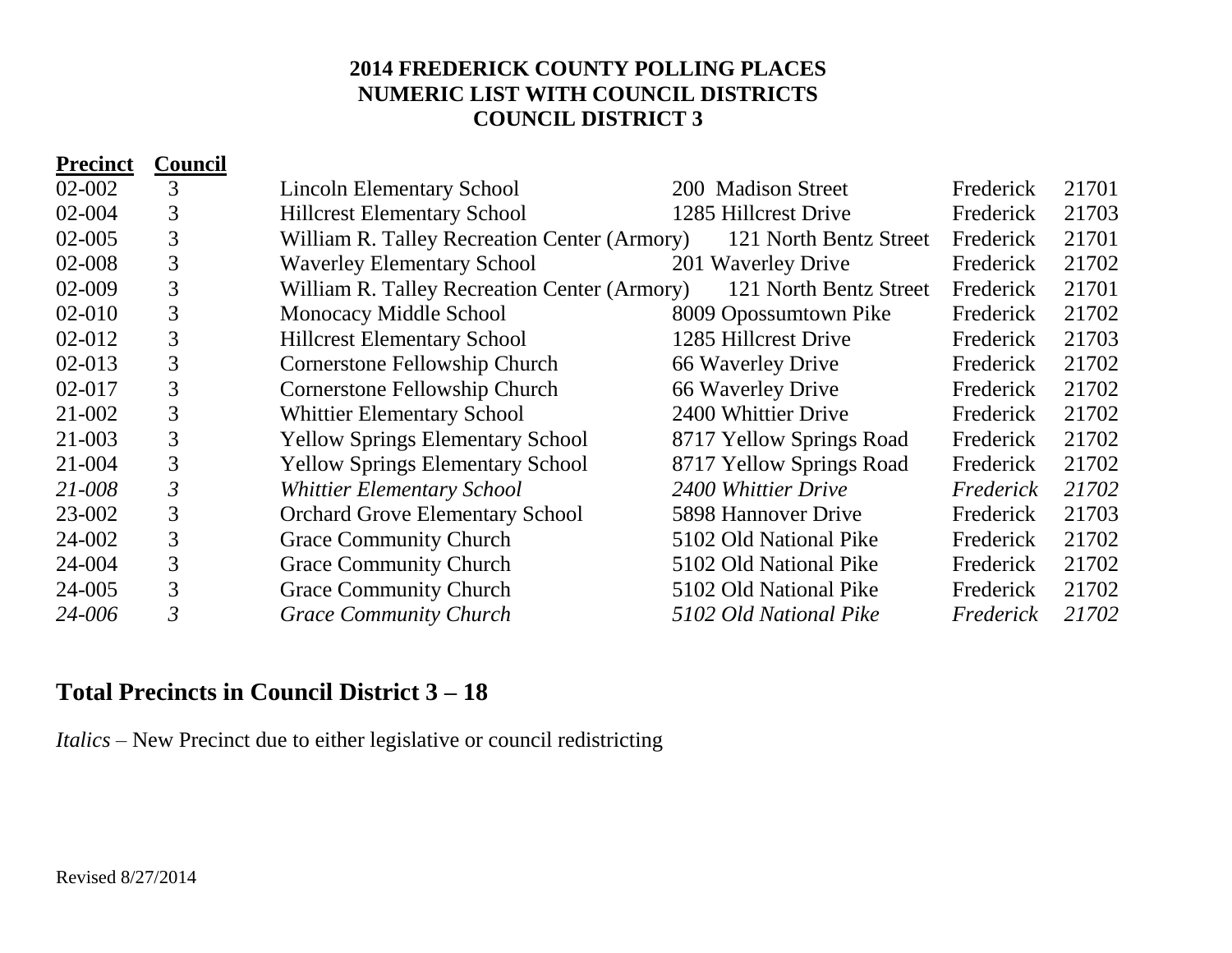| <b>Precinct</b> | <b>Council</b> |                                                               |                             |                   |       |
|-----------------|----------------|---------------------------------------------------------------|-----------------------------|-------------------|-------|
| $02 - 001$      | 4              | <b>Lincoln Elementary School</b>                              | 200 Madison Street          | Frederick         | 21701 |
| 02-003          | 4              | <b>Evangelical Lutheran Church</b>                            | 31 East Church Street       | Frederick         | 21701 |
| 02-006          | $\overline{4}$ | <b>Ballenger Creek Middle School</b>                          | 5525 Ballenger Creek Pike   | Frederick         | 21703 |
| 02-007          | 4              | Governor Thomas Johnson Middle School                         | 1799 Schifferstadt Blvd.    | Frederick         | 21701 |
| $02 - 011$      | $\overline{4}$ | North Frederick Elementary School                             | <b>1010 Fairview Avenue</b> | Frederick         | 21701 |
| $02 - 014$      | 4              | <b>Ballenger Creek Elementary School</b>                      | 5250 Kingsbrook Drive       | Frederick         | 21703 |
| $02 - 015$      | $\overline{4}$ | <b>Monocacy Elementary School</b>                             | 7421 Hayward Road           | Frederick         | 21702 |
| $02 - 016$      | $\overline{4}$ | <b>Crestwood Middle School</b>                                | 7100 Foxcroft Drive         | Frederick         | 21703 |
| 02-018          | 4              | Church of Jesus Christ of Latter Day Saints 1811 Latham Drive |                             | Frederick         | 21701 |
| 09-006          | $\overline{4}$ | <b>Spring Ridge Elementary School</b>                         | 9051 Ridgefield Drive       | Frederick         | 21701 |
| 09-008          | 4              | <b>Spring Ridge Elementary School</b>                         | 9051 Ridgefield Drive       | Frederick         | 21701 |
| 13-001          | 4              | Mt. Pleasant Ruritan Club                                     | 8101 Crum Road              | Walkersville21793 |       |
| 13-002          | $\overline{4}$ | Mt. Pleasant Ruritan Club                                     | 8101 Crum Road              | Walkersville21793 |       |
| 13-003          | 4              | Mt. Pleasant Ruritan Club                                     | 8101 Crum Road              | Walkersville21793 |       |

### **Total Precincts in Council District 4 – 14**

**BOLD** – New Address for Existing Precinct

*Italics* – New Precinct due to either legislative or council redistricting

Revised 8/27/2014